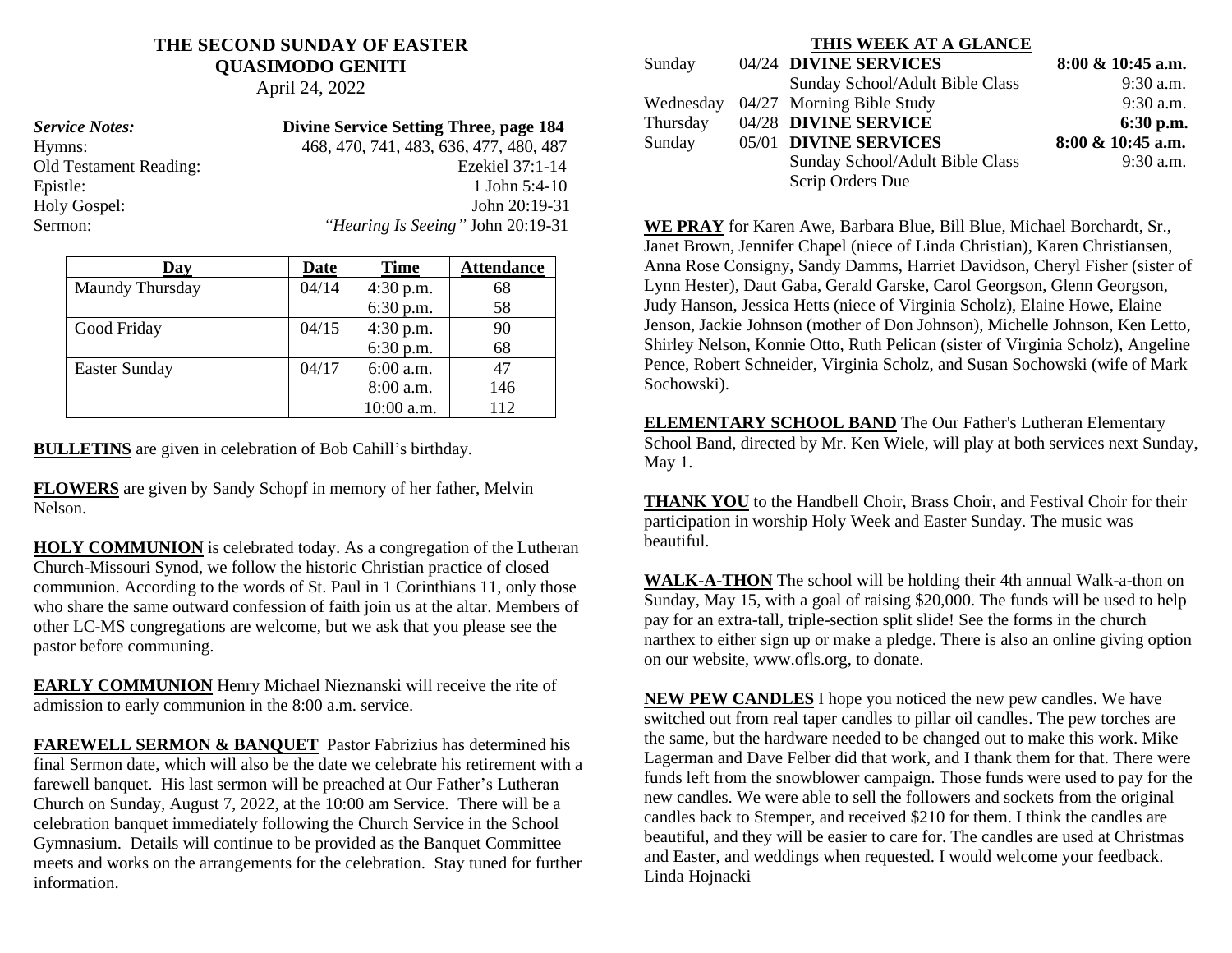**SCRIP** Orders are due next Sunday, **May 1**. A Scrip order box, order forms, and envelopes are located in the narthex and church/school office. Place your order and check made out to Our Father's in one of the boxes, *OR* you may order online with the Presto Pay Plan at www.shopwithscrip.com. The website has a list of participating retailers. All profits are used to help pay staff health insurance. Call Linda Hojnacki with any questions at (414) 427-5949.

**WOODMAN'S GIFT CARDS** are available to purchase in the church/school office. All profits go to the Our Father's Scholarship Fund. Call Linda Hojnacki with any questions at  $(414)$  427-5949.

**THE LUTHERAN WOMEN'S MISSIONARY LEAGUE** will collect mite boxes *today*, April 24.

## *OUR FATHER'S EVANGELICAL LUTHERAN CHURCH, SCHOOL, AND CHILDCARE CENTER*

6025 South 27 th Street Greenfield, WI 53221 www.ofls.org

Rev. Dr. Karl F. Fabrizius, Pastor prfabrizius@ourfatherslutheran.org Church Phone: (414) 282-8220 Pastor's Phone: (414) 529-3999

Mr. Nathan Wingfield, Principal Office Phone: (414) 282-7500

Mrs. Amanda McGraw/Mrs. Michelle Sroka, Childcare Co-Directors Office Phone: (414) 282-9057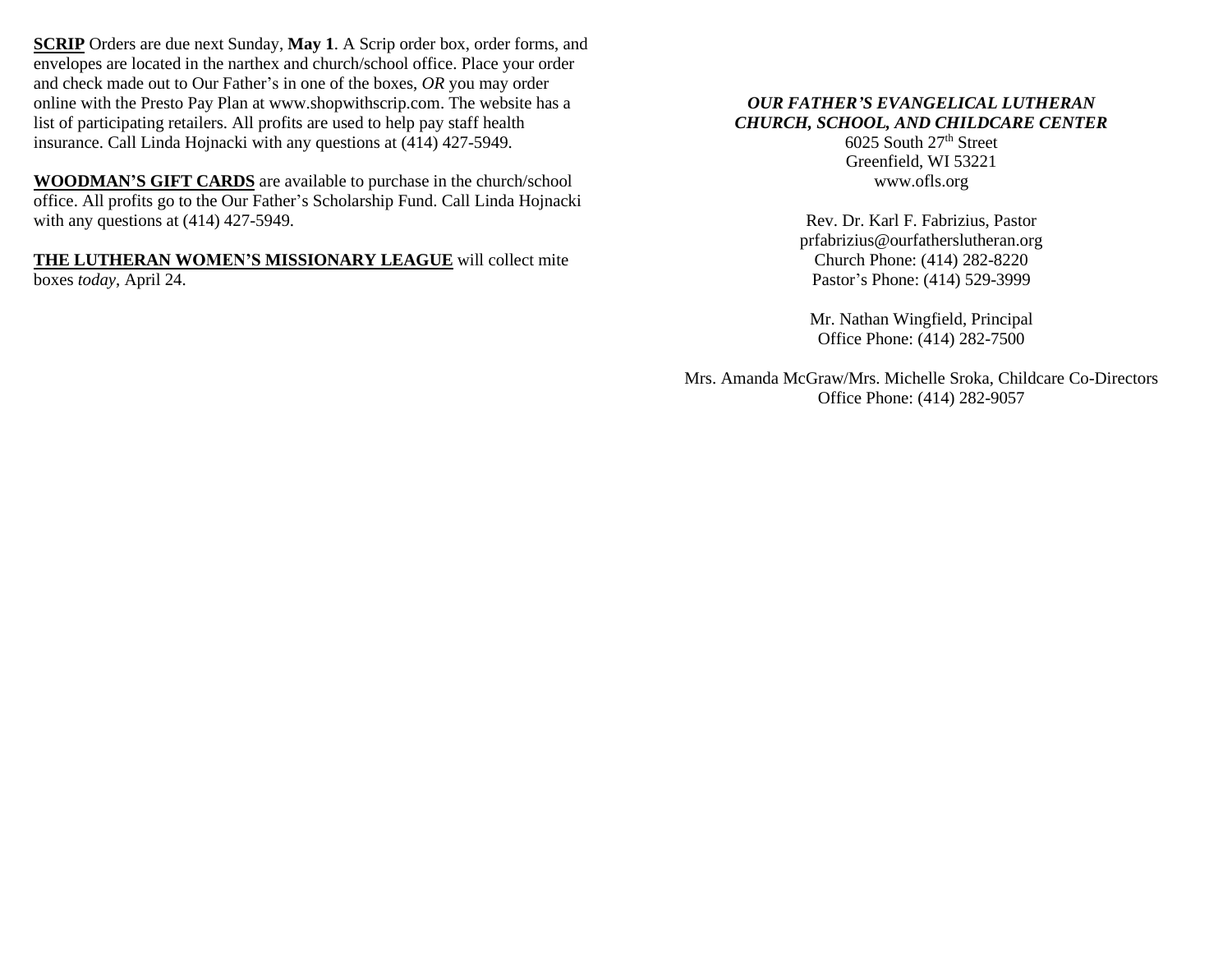### **THE READINGS AND PSALMODY FOR QUASIMODO GENITI April 24, 2022**

## **THE OLD TESTAMENT READING**

## **Ezekiel 37:1-14 (ESV)**

 $1$ <sup>1</sup> The hand of the Lord was upon me, and he brought me out in the Spirit of the Lord and set me down in the middle of the valley; it was full of bones.  $\frac{2}{3}$  And he led me around among them, and behold, there were very many on the surface of the valley, and behold, they were very dry. <sup>3</sup> And he said to me, "Son of man, can these bones live?" And I answered, "O Lord God, you know."

<sup>4</sup> Then he said to me, "Prophesy over these bones, and say to them, O dry bones, hear the word of the Lord.<sup>5</sup> Thus says the Lord God to these bones: Behold, I will cause breath to enter you, and you shall live. <sup>6</sup> And I will lay sinews upon you, and will cause flesh to come upon you, and cover you with skin, and put breath in you, and you shall live, and you shall know that I am the Lord." <sup>7</sup> So I prophesied as I was commanded. And as I prophesied, there was a sound, and behold, a rattling, and the bones came together, bone to its bone. <sup>8</sup> And I looked, and behold, there were sinews on them, and flesh had come upon them, and skin had covered them. But there was no breath in them. <sup>9</sup>Then he said to me, "Prophesy to the breath; prophesy, son of man, and say to the breath, Thus says the Lord God: Come from the four winds, O breath, and breathe on these slain, that they may live."  $^{10}$  So I prophesied as he commanded me, and the breath came into them, and they lived and stood on their feet, an exceedingly great army.  $11$  Then he said to me, "Son of man, these bones are the whole house of Israel. Behold, they say, 'Our bones are dried up, and our hope is lost; we are clean cut off.'  $12$  Therefore prophesy, and say to them, Thus says the Lord God: Behold, I will open your graves and raise you from your graves, O my people. And I will bring you into the land of Israel.  $^{13}$  And you shall know that I am the Lord, when I open your graves, and raise you from your graves, O my people. <sup>14</sup>And I will put my Spirit within you, and you shall live, and I will place you in your own land. Then you shall know that I am the Lord; I have spoken, and I will do it, declares the Lord."

- A: This is the Word of the Lord.
- **C: Thanks be to God.**

## **THE EPISTLE READING**

#### **1 John 5:4-10 (ESV)**

<sup>4</sup> For everyone who has been born of God overcomes the world. And this is the victory that has overcome the world—our faith.  $5$  Who is it that overcomes the world except the one who believes that Jesus is the Son of God? <sup>6</sup>This is he who came by water and blood—Jesus Christ; not by the water only but by the water and the blood. And the Spirit is the one who testifies, because the Spirit is the truth.  $7$  For there are three that testify:  $8$ the Spirit and the water and the blood; and these three agree.  $9$  If we receive the testimony of men, the testimony of God is greater, for this is the testimony of God that he has borne concerning his Son.  $10$  Whoever believes in the Son of God has the testimony in himself. Whoever does not believe God has made him a liar, because he has not believed in the testimony that God has borne concerning his Son.

- A: This is the Word of the Lord.
- **C: Thanks be to God.**

## **THE HOLY GOSPEL**

### **John 20:19-31 (ESV)**

 $19$  On the evening of that day, the first day of the week, the doors being locked where the disciples were for fear of the Jews, Jesus came and stood among them and said to them, "Peace be with you." <sup>20</sup> When he had said this, he showed them his hands and his side. Then the disciples were glad when they saw the Lord.  $2<sup>1</sup>$  Jesus said to them again, "Peace be with you. As the Father has sent me, even so I am sending you."  $^{22}$  And when he had said this, he breathed on them and said to them, "Receive the Holy Spirit.

 $^{23}$  If you forgive the sins of anyone, they are forgiven; if you withhold forgiveness from anyone, it is withheld."  $24$  Now Thomas, one of the Twelve, called the Twin, was not with them when Jesus came.  $25$  So the other disciples told him, "We have seen the Lord." But he said to them, "Unless I see in his hands the mark of the nails, and place my finger into the mark of the nails, and place my hand into his side, I will never believe."  $^{26}$  Eight days later, his disciples were inside again, and Thomas was with them. Although the doors were locked, Jesus came and stood among them and said, "Peace be with you." <sup>27</sup> Then he said to Thomas, "Put your finger here, and see my hands; and put out your hand, and place it in my side. Do not disbelieve, but believe."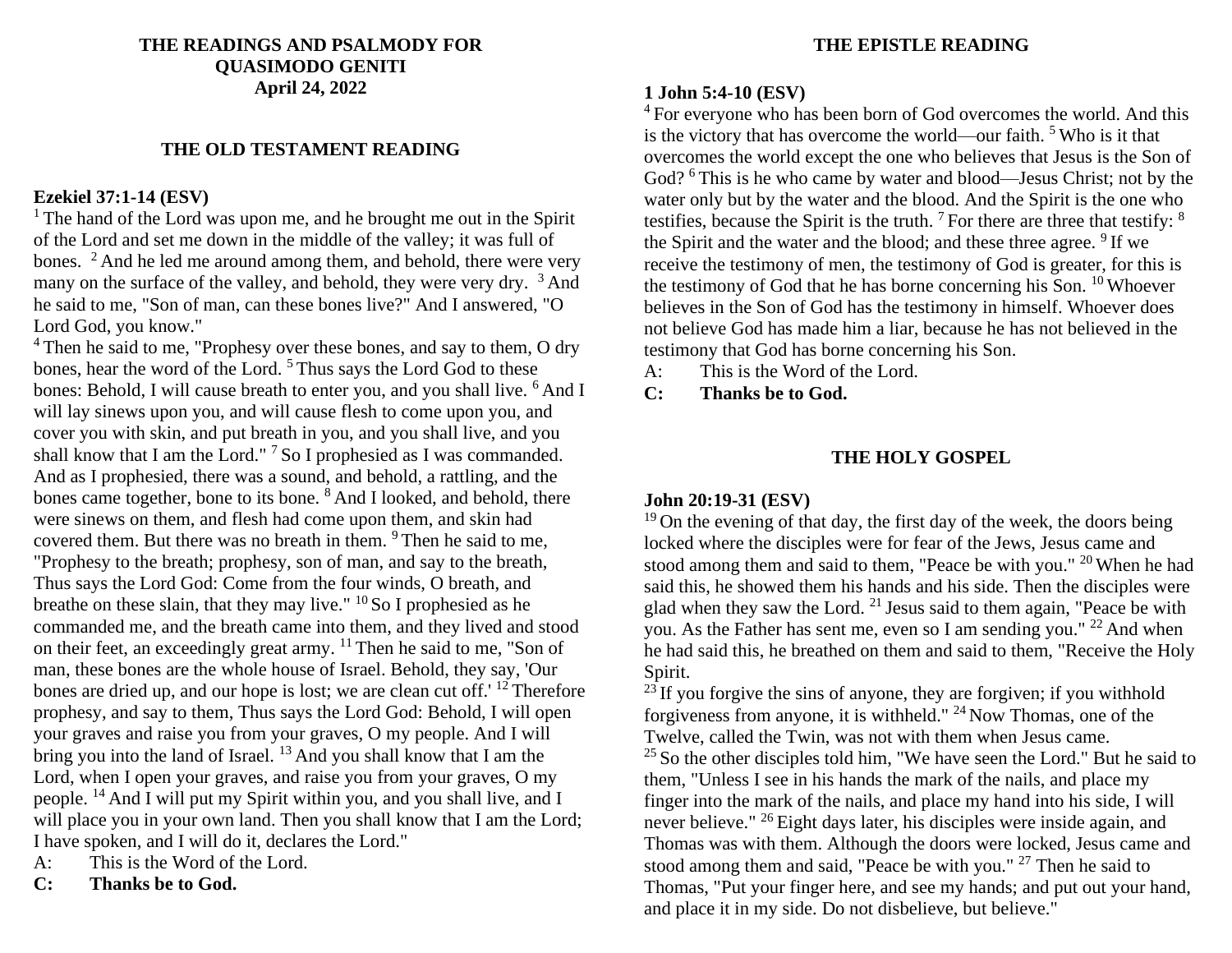$28$  Thomas answered him, "My Lord and my God!"  $29$  Jesus said to him, "Have you believed because you have seen me? Blessed are those who have not seen and yet have believed."  $30$  Now Jesus did many other signs in the presence of the disciples, which are not written in this book;  $31$  but these are written so that you may believe that Jesus is the Christ, the Son of God, and that by believing you may have life in his name.

- P: This is the Gospel of the Lord.
- **C: Praise to You, O Christ.**

#### **THE PSALMODY**

### **Psalm 33:1-22 (ESV)**

<sup>1</sup> Shout for joy in the LORD, O you righteous! Praise befits the upright.  $2$  Give thanks to the LORD with the lyre; make melody to him with the harp of ten strings! <sup>3</sup> Sing to him a new song; play skillfully on the strings, with loud shouts.  $4$  For the word of the LORD is upright, and all his work is done in faithfulness.<sup>5</sup> He loves righteousness and justice; the earth is full of the steadfast love of the LORD. <sup>6</sup> By the word of the LORD the heavens were made, and by the breath of his mouth all their host.  $<sup>7</sup>$  He gathers the waters of the sea as a heap; he puts the deeps in</sup> storehouses. <sup>8</sup>Let all the earth fear the LORD; let all the inhabitants of the world stand in awe of him! <sup>9</sup> For he spoke, and it came to be; he commanded, and it stood firm. <sup>10</sup>The LORD brings the counsel of the nations to nothing; he frustrates the plans of the peoples.  $^{11}$  The counsel of the LORD stands forever, the plans of his heart to all generations.  $12$  Blessed is the nation whose God is the LORD, the people whom he has chosen as his heritage! <sup>13</sup>The LORD looks down from heaven; he sees all the children of man;  $^{14}$  from where he sits enthroned he looks out on all the inhabitants of the earth,  $15$  he who fashions the hearts of them all and observes all their deeds.  $^{16}$  The king is not saved by his great army; a warrior is not delivered by his great strength.  $17$  The war horse is a false hope for salvation, and by its great might it cannot rescue.  $^{18}$  Behold, the eye of the LORD is on those who fear him, on those who hope in his steadfast love, <sup>19</sup> that he may deliver their soul from death and keep them alive in famine.  $^{20}$  Our soul waits for the LORD; he is our help and our shield. <sup>21</sup> For our heart is glad in him, because we trust in his holy name.  $^{22}$  Let your steadfast love, O LORD, be upon us, even as we hope in you.

### **INTROIT**

Like newborn infants, Alle- | luia.\* long for the pure spiritual milk [of the Word.] Alle- | luia. Sing aloud to | God our strength;\* shout for joy to the God of | Jacob! In distress you called, and I de- | livered you;\* I answered you in the secret place of | thunder. I am the | Lord your God,\* who brought you up out of the land of | Egypt. Open your mouth wide, and I will | fill it;\* and with honey from the rock I would sat- | isfy you. **Glory be to the Father and** | **to the Son**\*  **and to the Holy** | **Spirit; as it was in the be-** | **ginning,**\*  **is now, and will be forever.** | **Amen.** Like newborn infants, Alle- | luia,\* long for the pure spiritual milk [of the Word.] Alle- | luia.

*Psalm 81:1, 7a, 10, 16b; antiphon: 1 Peter 2:2a*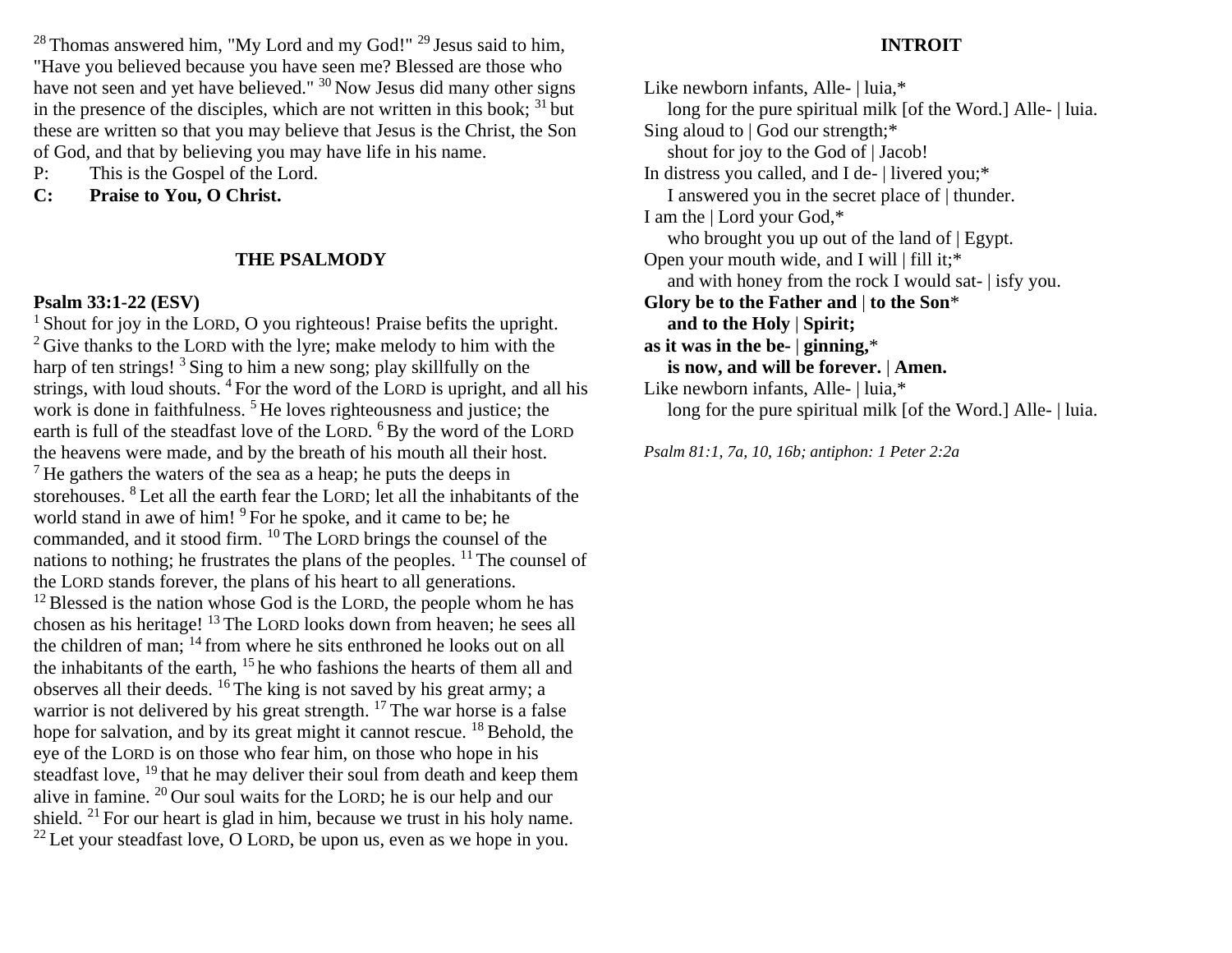## **THE CONGREGATION AT PRAYER FOR THE WEEK OF THE SECOND SUNDAY OF EASTER QUASIMODO GENITI**

*"Hearing Is Seeing"* April 24 through April 30, 2022

*Quasimodo Geniti means "like newborn babes." This phrase from 1 Peter 2:2 describes the life of faith. Peter is speaking about the newly baptized who need to drink the sweet milk of the Word of God at the breast of their mother the Church. This sweet milk is administered in the preaching of repentance and the forgiveness of sins. It is also fed to the babes in the catechesis of the Church, which is God's way of teaching through His Holy Scriptures. There the milk of God's Word is freely poured out that the baptized might be strengthened until they are ready for the solid food of the Lord's Supper. In baptism, we have been made living stones in Christ's Church, who are joined firmly to the chief Cornerstone, Christ Jesus Himself. During Easter, we celebrate our own death and resurrection in Holy Baptism and pray that all "newborn babes" (including us) might be raised up to eternal life*.

**INVOCATION:** In the name of the Father and of the Son and of the Holy Spirit. **AMEN.**

#### **THE CREED**

**VERSE:** <sup>5</sup> Trust in the Lord with all your heart, and do not lean on your own understanding. <sup>6</sup> In all your ways acknowledge him, and he will make straight your paths. **Proverbs 3:5-6 (ESV)**

**COLLECT FOR THE WEEK:** Almighty God, grant that we who have celebrated the Lord's resurrection may by Your grace confess in our life and conversation that Jesus is Lord and God; through the same Jesus Christ, Your Son, who lives and reigns with You and the Holy Spirit, one God, now and forever. **AMEN.**

#### **PSALM OF THE WEEK:** 81

**PSALMODY PRAYER:** O Lord, grant that I may learn the lesson of ancient Israel and hear Your Word. Destroy my stubbornness and open my ears to listen and walk in Your ways. Let there be no other gods among Your people. **AMEN.**

| <b>READINGS FOR THE WEEK</b> |               |  |
|------------------------------|---------------|--|
| Monday                       | Luke 7:11-17  |  |
| Tuesday                      | Luke 7:18-35  |  |
| Wednesday                    | Luke 8:22-25  |  |
| Thursday                     | Luke 8:26-39  |  |
| Friday                       | Luke 8:40-56  |  |
| Saturday                     | John 10:11-16 |  |
|                              |               |  |

#### **CATECHISM FOR THE WEEK: Table of Duties To Parents**

Fathers, do not exasperate your children; instead, bring them up in the training and instruction of the Lord. *Ephesians 6:4*

#### **To Children**

Children, obey your parents in the Lord, for this is right. "Honor your father and your mother"—which is the first commandment with a promise—"that it may go well with you and that you may enjoy long life on the earth." *Ephesians 6:1-3*

**Luther, On the Resurrection (1530):** In so far as you believe, you are like Christ, but at the same time feel sin and death. By faith you are one with Christ and with him you are risen from the dead. On the last day, it will be manifest, but in the meantime, there is no difference between a Christian and any other man. The Christian lives in sin as does another, except that the Christian commits no gross sins, and when he falls does not stay down. Yet a hypocrite often seems better than a true Christian. You will have to leave Christianity and sin together. In the Lord's Prayer, there is the confession that we need forgiveness. At the death of Christ, the sun was darkened, but at the resurrection, there were not many miracles. This may have been lest we lose ourselves in speculating night and day about the miracles and miss in so doing the true use of the resurrection. See now what Christ had done to the apostles when he died. They had supposed he would be king of the world. When, then, he died, they were desolate and felt as if they were dead themselves. Thus, God desired that the suffering of Christ should be at work in his disciples. Similarly, through the resurrection, the disciples were renewed and lived again. And how did that happen if not by the resurrection? It must be powerful, inasmuch as there can be only death and affliction in the Passion. Paul says, "We are buried with him by baptism" (Romans 6:4) and "for thy sake, we are killed all the day long. We are counted as sheep for the slaughter" (Psalm 44:22). Why must we suffer such things? It is in order that we may be made comfortable to Christ. "But thanks be to God, which giveth us the victory through our Lord Jesus Christ" (1 Corinthians 15:57). What does that mean? There Paul speaks of a wonderful war. This victory has come to us through Christ, and if we have the victory, we can win the war. . . . [Christ] had done many miracles, but on the cross, he was weak. Others he had helped, himself he could not help. He became a sham, and they mocked his words, saying, "He has made himself to be the Son of God."